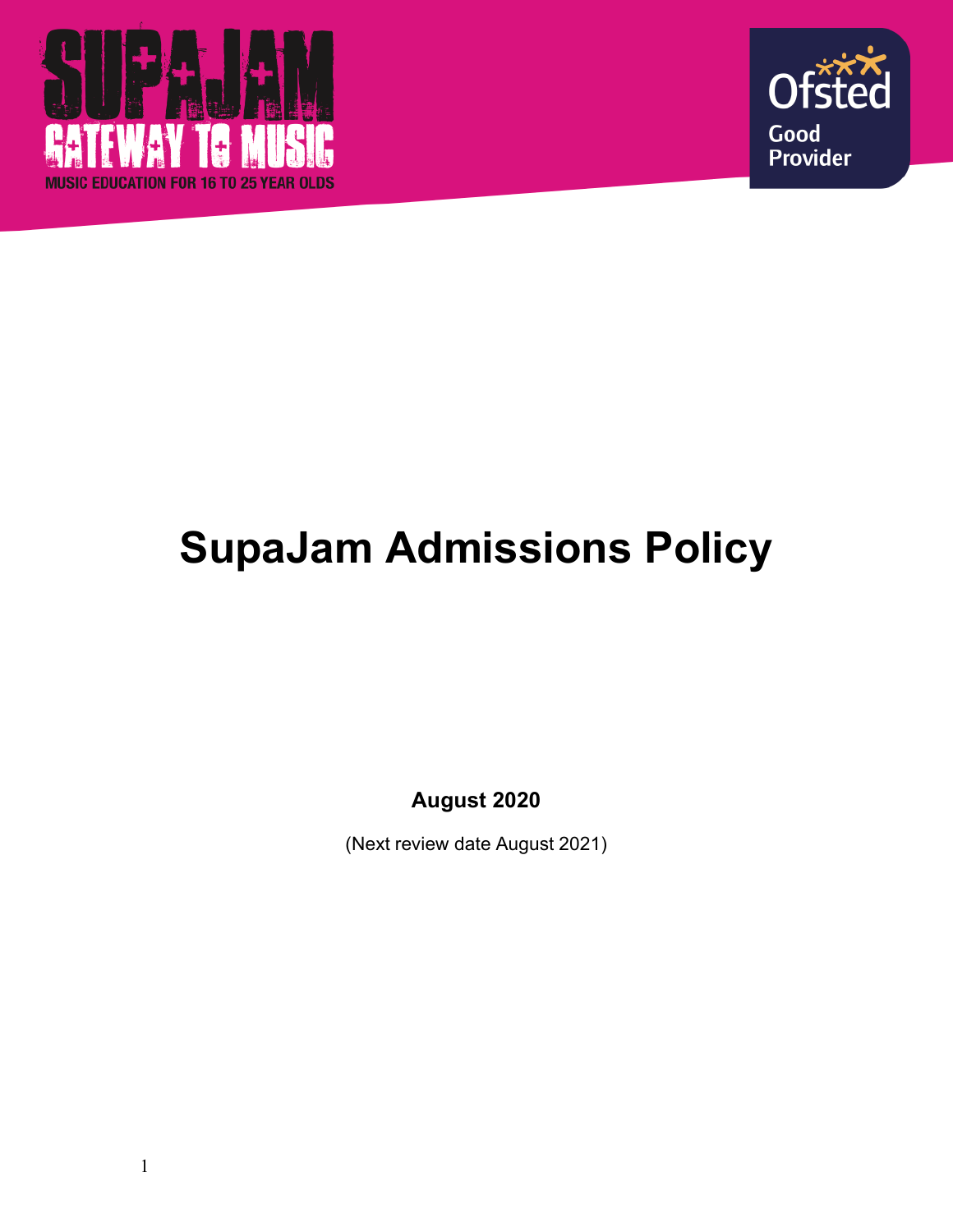## **Equal Treatment:**

We welcome students from many different ethnic groups, backgrounds and creeds. Human rights and freedoms are respected but must be balanced with the lawful needs and rules of the SupaJam Education in Music and Media community and the rights and freedoms of others. All candidates for admission will be treated equally, irrespective of their, or their parents', race, colour, language, religion, political or other opinions, national or social origin, association with a national minority, orientation, property, birth or other status.

## **Disability and Special Educational Needs:**

SupaJam Education in Music and Media has facilities for the disabled but will do all that is reasonable to comply with its legal and moral responsibilities under the Special Educational Needs and Disability Act 2001, The Children & Families Act 2014 and SEND Code of Practice (January 2015) to accommodate the needs of applicants who have disabilities for which, with reasonable adjustments, SupaJam Education in Music and Media can cater for adequately. SupaJam Education in Music and Media needs to be aware of any known disability or special educational needs which may affect a child's ability to take full advantage of the education provided at SupaJam Education in Music and Media. Parents or guardians of a child who has any disability or special educational needs should provide SupaJam Education in Music and Media with full written details at registration, or subsequently before accepting the offer of a place.

SupaJam Education in Music and Media needs this information so that, in the case of any student with particular needs, we can assess those needs and consult with parents or guardians about the adjustments which can reasonably be made for the student. Similarly, if special educational needs or disability become apparent after admission, SupaJam Education in Music and Media will consult with parents about reasonable adjustments that may allow the student to continue at SupaJam Education in Music and Media.

## **Age restrictions :**

All students without an EHCP (Educational Health Care Plan) must be aged 16- 18 on the date that their course begins. Those students who are already 19 on the 31<sup>st</sup> August before the course commencing without an EHC Plan will not be able to enroll unless they agree to fund their place.

Students with an Educational Health Care Plan can be aged up to 24 on the date that their course begins. Students turning 25 in the academic year with an EHC Plan should be able to enroll subject to your local authority agreeing to the placement.

Note: All students with an ECH Plan should only be able to enroll once their local authority has consulted with SupaJam Education in Music and Media and has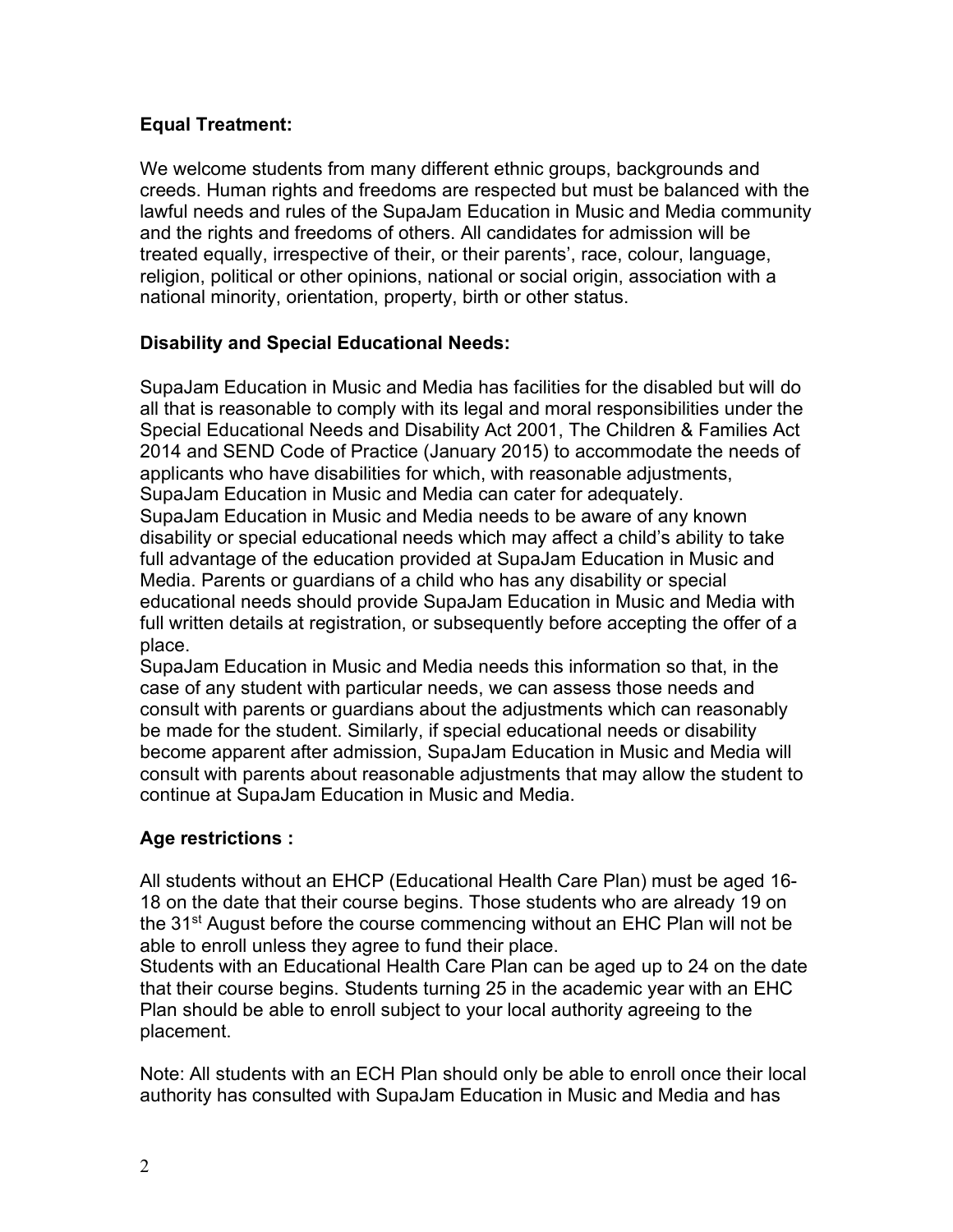agreed to the placement. This is a requirement under the Children & Families Act 2014 and the SEN Code of Practice 2015.

#### **Over-Subscription:**

In the event of over-subscription, the following criteria apply and students will be given priority of placement in the following order of priority:

1. Children in Local Authority Care or Previously in Local Authority Care – a 'looked after child' or a child who was previously looked after but immediately after being looked after became subject to an adoption, child arrangements, or special guardianship order. A looked after child is a child who is (a) in the care of a local authority, or (b) being provided with accommodation by a local authority in the exercise of their social services functions (see the definition in Section 22(1) of the Children Act 1989)

- 2. Students who have an Education Health Care Plan up to the age of 25
- 3. Students aged 16-18 and not already in Education or Employment
- 4. Siblings of students already attending the college

#### **Enrolment process:**

Students are not required to have any prior qualifications before starting at SupaJam Education in Music and Media. If they do not have a minimum of grade 4 in English or Maths they will be required to study either functional skills, or, if they have previously achieved a Level 3 (D grade equivalent) then they will be required to re-sit these subjects.

The Senior Leadership Team reserve the right to hold any student interviews at their discretion.

Students will be required to attend an enrolment day during the summer holiday period to complete the relevant enrolment paperwork. When they attend the enrolment day, students must prove their eligibility by providing SupaJam Education in Music and Media with the following documents/information:

## **1. Proof of ID - One of the following:**

- passport,
- birth certificate,
- adoption certificate.
- driving license (full or provisional)

#### **2. National Insurance number**